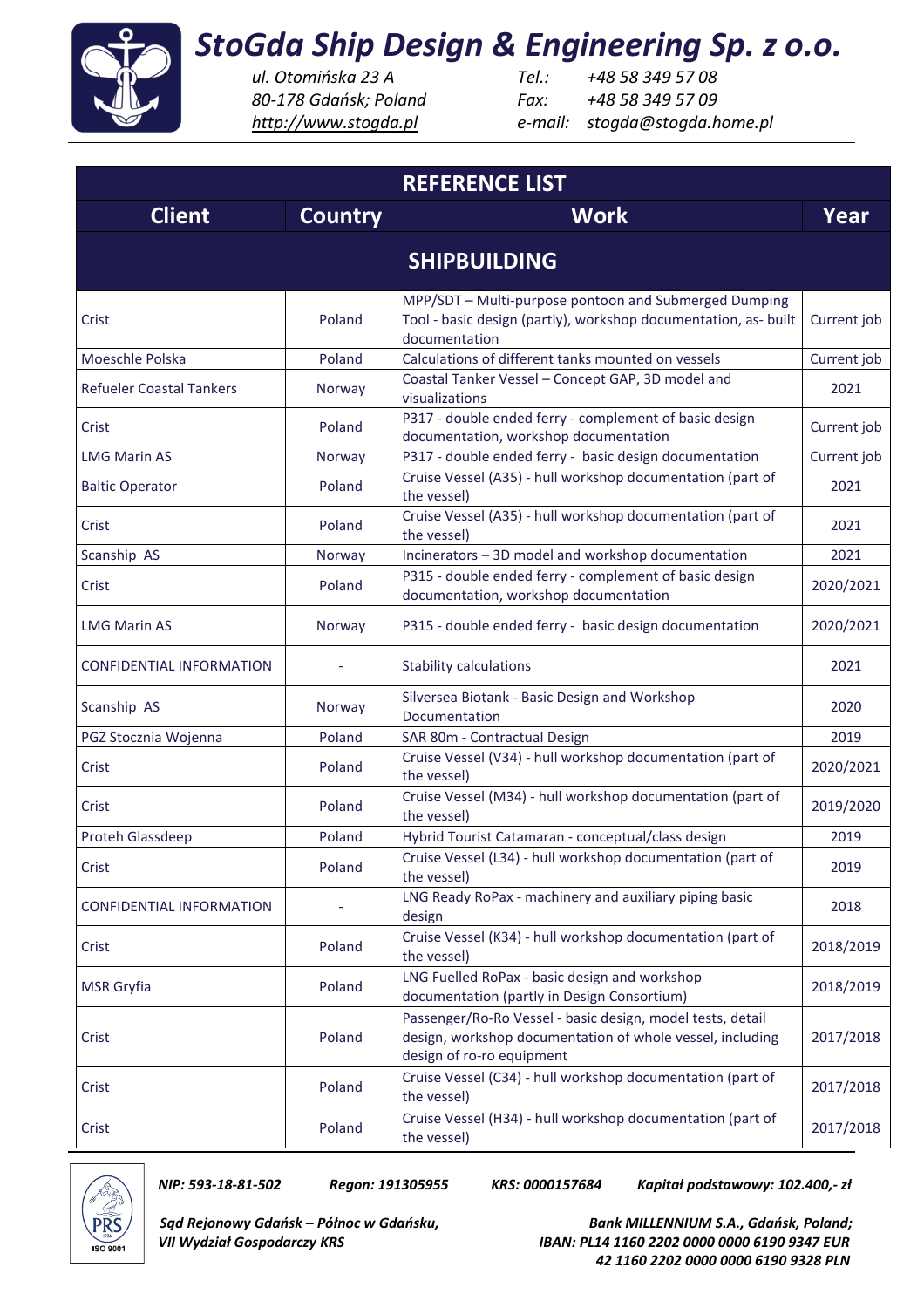| Crist                                   | Poland  | Cruise Vessel (G34) - hull workshop documentation and<br>industralization of outfitting (part of the vessel)                                    | 2017      |
|-----------------------------------------|---------|-------------------------------------------------------------------------------------------------------------------------------------------------|-----------|
| Crist                                   | Poland  | Cruise Vessel (F34) - hull workshop documentation and<br>industralization of outfitting (part of the vessel)                                    | 2017      |
| CONFIDENTIAL INFORMATION                |         | Coastal Cruise Vessel - machinery and accommodation piping<br>basic design                                                                      | 2016/2017 |
| <b>CONFIDENTIAL INFORMATION</b>         |         | Cruise Vessel - pre-coordination and outfitting detail<br>engineering in accommodation area (part of the vessel)                                | 2016/2020 |
| Crist                                   | Poland  | Multi Purpose Live Fish Carrier - complete detail engineering                                                                                   | 2017/2018 |
| Crist                                   | Poland  | Floating Dock "CAISSONNIER" - partly class documentation,<br>complete detail engineering                                                        | 2016/2017 |
| <b>MGI Thermo</b>                       | Norway  | 300.000 cft Reefer - Cargo Holds Insulation Basic & Workshop<br>Documentation                                                                   | 2016/2017 |
| <b>MGI Thermo</b>                       | Norway  | Juice Carrier - Cargo Holds Insulation Basic & Workshop<br>Documentation                                                                        | 2016      |
| Taizhou Kouan Shipbuilding Co.          | China   | IMO II Tanker for Oil and Chemicals 17.500 DWT - complete<br>basic design including model tests                                                 | 2015/2016 |
| Crist                                   | Poland  | 96m Modern Diesel Electric Battery Hybrid Double Ended<br>Ferry - complete class and detail engineering, including design<br>of ro-ro equipment | 2016/2017 |
| Polska Żegluga Morska                   | Poland  | M/V Narew - Technical analisis of shafting stresses, loads and<br>alignment                                                                     | 2015      |
| Navy-San                                | Poland  | ORP "Ślązak" - removal way of marine power gas turbine<br>transport                                                                             | 2015      |
| <b>CONFIDENTIAL INFORMATION</b>         |         | LNG Fuelled Ferry - basic design of hull structure, deck<br>outfitting, machinery and piping systems                                            | 2015      |
| Naval Shipyard Gdynia                   | Poland  | ORP "Ślązak" - manuals of piping systems                                                                                                        | 2015      |
| <b>CONFIDENTIAL INFORMATION</b>         |         | Arctic Module Carrier - machinery basic design                                                                                                  | 2014      |
| Wartsila Baltic Design Center           | Poland  | LPG Carrier (12k m3) - detail engineering of cargo handling<br>system                                                                           | 2014      |
| Wartsila Baltic Design Center           | Poland  | LPG/NH3/VCM Carrier (38k m3) - detail engineering of cargo<br>handling system                                                                   | 2014      |
| <b>CONFIDENTIAL INFORMATION</b>         |         | Car Carrier - basic design of hull structure, deck outfitting,<br>accommodation and piping systems                                              | 2013      |
| <b>CONFIDENTIAL INFORMATION</b>         |         | Chemical Tanker - piping basic design                                                                                                           | 2013      |
| Remontowa Marine Design &<br>Consulting | Poland  | 108 TEU Container Vessel - basic design and detail engineering                                                                                  | 2013/2015 |
| Hydroster                               | Poland  | Hoistable cardeck basic and detail documentation - structure<br>and drive                                                                       | 2013/2014 |
| Jowa Norge                              | Norway  | Fresh Water Units - checking for compliance with Norsok                                                                                         | 2013      |
| <b>MGI Thermo</b>                       | Norway  | PU panels for LNG tanks insulation                                                                                                              | 2013      |
| Moss Hydro                              | Norway  | Sea water filter design and FEM calculations                                                                                                    | 2013/2014 |
| <b>MGI Thermo</b>                       | Norway  | Multi Purpose Vessel - Cargo Holds Insulation Workshop<br>Documentation                                                                         | 2013      |
| Blohm + Voss Repair                     | Germany | 80 m Motor Yacht "Graceful" - basic design, hull and outfitting<br>detail engineering                                                           | 2011/2012 |
| Crist                                   | Poland  | 12 000 DWT Unmanned Pontoon - initial, basic and detail<br>engineering                                                                          | 2011/2012 |
| Sunship Schiffahrtskontor               | Germany | River Car Barge - initial design                                                                                                                | 2010      |
| <b>Celarek Design</b>                   | Poland  | 80 t Crane Barge - initial design                                                                                                               | 2010      |
| Crist                                   | Poland  | 100 passengers Nile Cruise Vessel - concept design                                                                                              | 2010      |
| Crist                                   | Poland  | 59 m Stern Trawler - concept design                                                                                                             | 2010      |
| Odys Yard                               | Poland  | 1800 t Sand/Gravel Barge - concept design                                                                                                       | 2010      |
| Ozata Shipyard                          | Turkey  | 80 t Pull Tug - concept design                                                                                                                  | 2010      |
| Ozata Shipyard                          | Turkey  | 60 t Pull Tug - concept design                                                                                                                  | 2010      |
| <b>Maritime Projects</b>                | Norway  | 8000 DWT Tanker - wheelhouse FEA and vibration analysis                                                                                         | 2009      |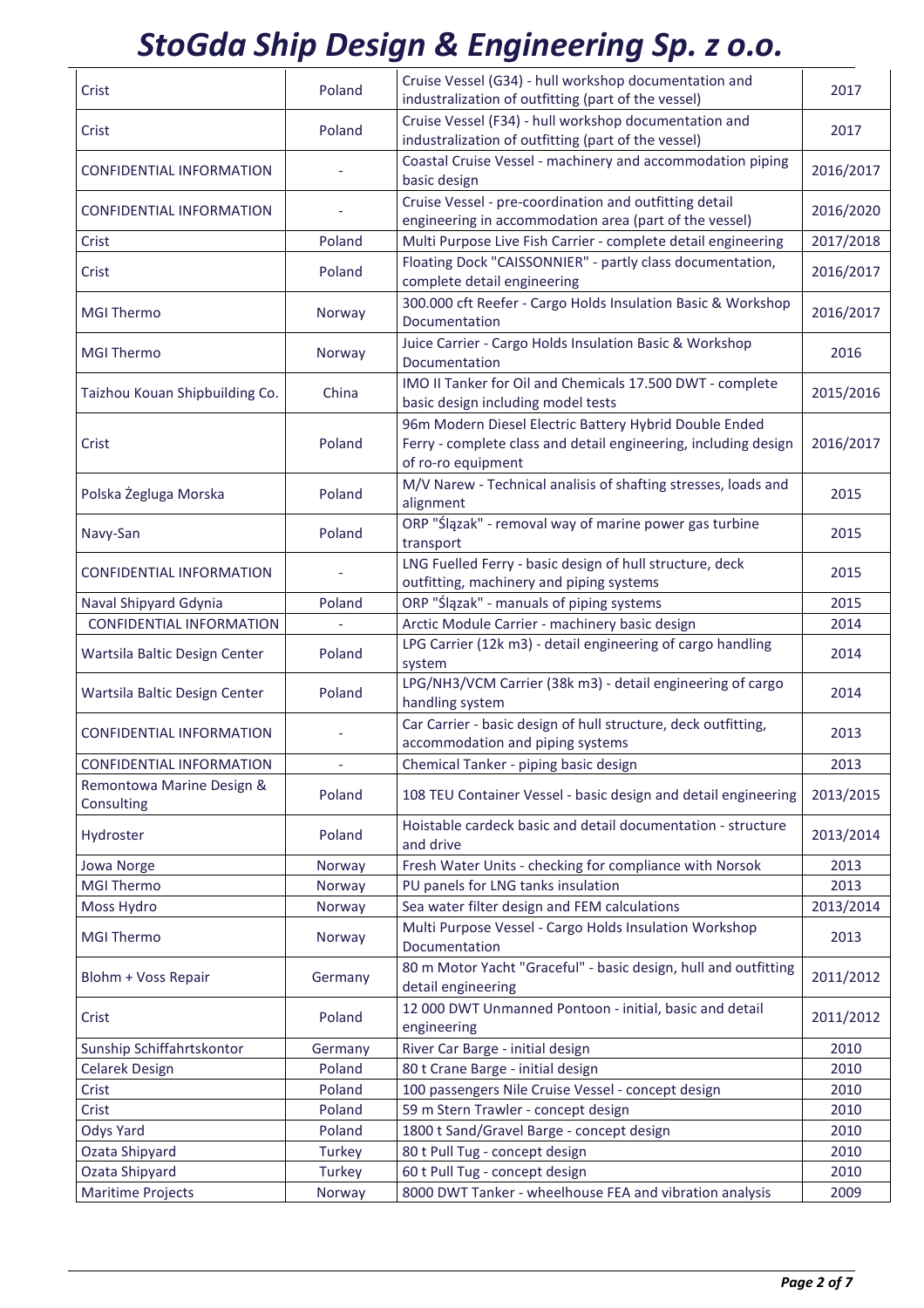| <b>MCC Yachts</b>            | <b>Hong Kong</b> | Marco Polo Megayacht - mast support FEA                                                                                                                   | 2009      |
|------------------------------|------------------|-----------------------------------------------------------------------------------------------------------------------------------------------------------|-----------|
| <b>HTEP Sunreef</b>          | Poland           | 112' Yacht - aluminium superstructure detail engineering                                                                                                  | 2009      |
| <b>Maritime Projects</b>     | Norway           | 8400 DWT Product Carrier - hull class documentation                                                                                                       | 2008      |
| Remontowa Shipyard           | Poland           | Double Ended Ferry - 3D model and piping outfitting detail<br>engineering                                                                                 | 2008      |
| Remontowa Shipyard           | Poland           | Car Ferry - hull basic design                                                                                                                             | 2008      |
| LR Rotterdam                 | Holland          | Hull plan appraisal                                                                                                                                       | 2008      |
| LR Copenhagen                | <b>Denmark</b>   | Hull plan appraisal                                                                                                                                       | 2008      |
| <b>Hamworthy Gas Systems</b> | Norway           | LPG/NH3/VCM Carrier (35k m3) - detail engineering of cargo<br>handling system                                                                             | 2008      |
| <b>Hamworthy Gas Systems</b> | Norway           | LPG/NH3 Carrier (82k m3) - detail engineering of cargo<br>handling system                                                                                 | 2009      |
| <b>Hamworthy Gas Systems</b> | Norway           | LPG/NH3 Carrier (22.5k m3) - detail engineering of cargo<br>handling system                                                                               | 2009      |
| Remontowa Shipyard           | Poland           | Module Carrier - basic design - all disciplines - modification                                                                                            | 2007      |
| <b>ABB Zamech</b>            | Poland           | Shaft line torsional vibration calculations                                                                                                               | 2007      |
| Remontowa Shipyard           | Poland           | Module Carrier - basic design - all disciplines                                                                                                           | 2007/2008 |
| Deltamarin                   | Finland          | Heavy Lift Vessel - hull, outfitting, electric basic design                                                                                               | 2007      |
| LR EMEA                      | England          | Hull integrity documents                                                                                                                                  | 2007      |
| Deltamarin                   | Finland          | 4500 units Car Carrier - ER system basic design                                                                                                           | 2007      |
| Deltamarin                   | Finland          | Cruise Vessel - hull and outfitting detail engineering                                                                                                    | 2006      |
| Damen                        | Holland          | Buoy Tender Vessel - basic hull documentation, hull and<br>outfitting detail engineering                                                                  | 2007      |
| Damen                        | Holland          | Aid Tender Vessel - basic hull documentation                                                                                                              | 2007/2008 |
| <b>Hamworthy Gas Systems</b> | Norway           | LPG/NH3 Carrier (82k m3) - detail engineering of cargo<br>handling system                                                                                 | 2007/2008 |
| <b>Hamworthy Gas Systems</b> | Norway           | LPG Carrier (82k m3) - detail engineering of cargo handling<br>system                                                                                     | 2006/2008 |
| <b>Deltamarin</b>            | Finland          | 6500 units Car Carrier - hull and deck outfitting class<br>documentation                                                                                  | 2007      |
| Crist                        | Poland           | SSV 4711 - hull nesting, pipe isometry                                                                                                                    | 2006/2007 |
| <b>Visser Shipyard</b>       | Holland          | SSV 4711 - hull, outfitting, systems detail engineering                                                                                                   | 2006      |
| Groot Ship Design            | Holland          | 130 m Ro-Ro Vessel - hull class documentation                                                                                                             | 2005/2006 |
| Cala Corporation             | <b>USA</b>       | UnderSea Resort - functional documentation                                                                                                                | 2005/2006 |
| Naval Shipyard Gdynia        | Poland           | 6700 DWT Oil Barge - class and detail engineering                                                                                                         | 2006/2007 |
| Kleven Design                | Norway           | 43000 DWT Parcel Tanker - hull class documentation of ER<br>area, detail engineering of ER, hull detail engineering of aft<br>and fore part (black steel) | 2005      |
| Nauta Shiprepair Yard        | Poland           | 168 TEU Container Pontoon - basic design                                                                                                                  | 2005/2006 |
| <b>KG Projex</b>             | Germany          | 2500 TEU Container Vessel - changing class and detail<br>engineering due to new type of ME and DG                                                         | 2005      |
| <b>Marine Projects</b>       | Poland           | 3500 t Deck Load Pontoon - class and workshop<br>documentation                                                                                            | 2004/2005 |
| Gdynia Shipyard              | Poland           | 105 000 DWT Tanker - ER area - hull and pipe outfitting class<br>and 3D detail engineering                                                                | 2005      |
| Damen                        | Holland          | ST 4612 Salvage Tug - ER 3D model and documentation                                                                                                       | 2005      |
| Alabama Shipyard             | <b>USA</b>       | Hopper dredger - hull, systems, outfitting - 3D model and<br>work station documentation                                                                   | 2004      |
| Cala Corporation             | <b>USA</b>       | Undersea Resort - Concept design                                                                                                                          | 2004      |
| Remontowa Shipyard           | Poland           | SKS 212 ferry - deck equipment class and detailed<br>engineering, hull workshop drawings                                                                  | 2004/2005 |
| Remontowa Shipyard           | Poland           | RAL type container vessel - 3D hull structure and systems<br>detailed engineering including lofting/nesting, pipe isometry                                | 2003      |
| Naval Shipyard Gdynia        | Poland           | NS701- Limosa -Oil Barge - update of Basic Design Doc.,<br><b>Workshop Documentation</b>                                                                  | 2003      |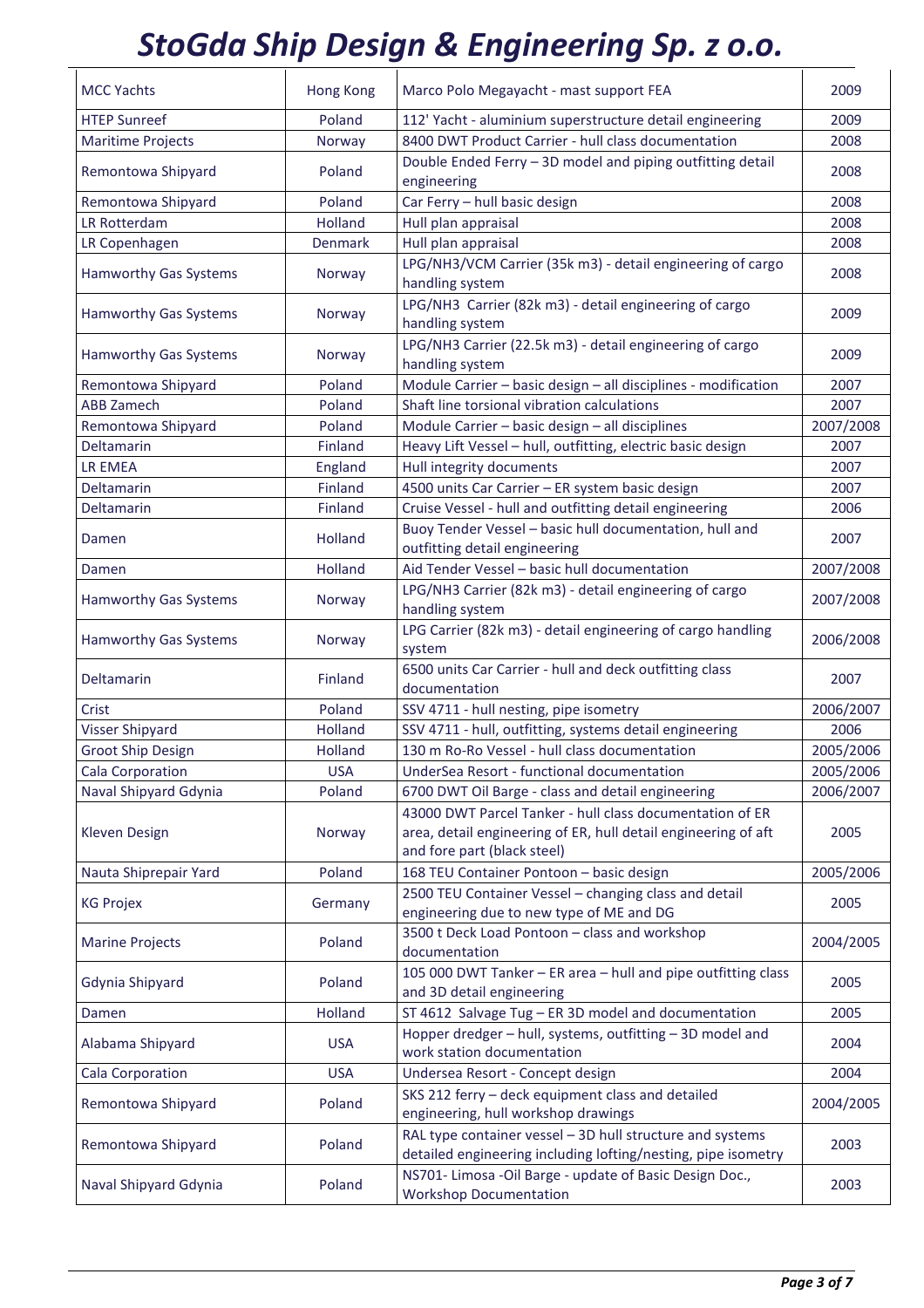| <b>Thermo Service</b>              | Norway         | Reefer vessel 615 000, 580 000; 570 000 ; 540 000 cuft : GA<br>Plan ; Technical Specification; Makers list                                                                   | 2003/2004   |
|------------------------------------|----------------|------------------------------------------------------------------------------------------------------------------------------------------------------------------------------|-------------|
| Lürssen Kröger Werft               | Germany        | Arctic Research Vessel - partly systems class documentation,<br>3D modelling hull, piping, outfitting                                                                        | 2002        |
| <b>Feniks Shipyard</b>             | Poland         | Ferry hull engineering                                                                                                                                                       | 2002        |
| <b>Thermo Service</b>              | Norway         | Reefer vessel cargo hold insulation, class documentation                                                                                                                     | 2002        |
| Gdańsk Shiprepair Yard             | Poland         | Fjord ferry - structural workshop documentation                                                                                                                              | 2001/2002   |
| Gdańsk Shiprepair Yard             | Poland         | Fjord ferry - Deck outfit, electric/electronic Class<br>documentation, Engineering of hull, deck outfit and<br>electric/electronic                                           | 2001        |
| Gdańsk Shiprepair Yard             | Poland         | Passenger/car ferry (700 passengers/265 cars) hull<br>engineering 3D model of 4 hull sections in Foran (lofting),<br>piping engineering including 3D model and pipe isometry | 2000        |
| Gdańsk Shiprepair Yard             | Poland         | Passenger/car ferry (700 passengers/265 cars) hull<br>classification documentation                                                                                           | 2000        |
| Naval Shipyard Gdynia              | Poland         | SK 6010 CDA Service Vessel for Recovery and Rescue - Basic<br>Design, Workshop Documentation                                                                                 | 2000        |
| Damen Shipyard                     | Holland        | Hull and piping engineering - Hopper dredger                                                                                                                                 | 2000        |
|                                    |                | <b>JACK-UP VESSELS &amp; OBJECTS</b>                                                                                                                                         |             |
|                                    |                |                                                                                                                                                                              |             |
| <b>CONFIDENTIAL INFORMATION</b>    |                | Heavy Lift Jack-up Vessel - Basic Design of hull structure                                                                                                                   | Current job |
| <b>CONFIDENTIAL INFORMATION</b>    |                | Heavy Lift Jack-up Vessel - Basic Design (partly)                                                                                                                            | Current job |
| Jan de Nul                         | Belgium        | Wind Turbine Installation Vessel "VOLTAIRE" - Operating<br>Manual                                                                                                            | Current job |
| <b>CONFIDENTIAL INFORMATION</b>    |                | Heavy Lift Jack-up Vessel - Conceptual Design (partly)                                                                                                                       | 2021        |
| Jan de Nul                         | Belgium        | Wind Turbine Installation Vessel "VOLE AU VENT" (ex.<br>"VIDAR") - FEM analysis of leg bottom impact                                                                         | 2021        |
| Jan de Nul                         | Belgium        | Wind Turbine Installation Vessel "VOLE AU VENT" (ex.<br>"VIDAR") - feasibility study of main crane upgrade                                                                   | 2020        |
| Jan de Nul                         | Belgium        | Wind Turbine Installation Vessel "VOLE AU VENT" (ex.<br>"VIDAR") - Jacking system - detailed stiffness properties                                                            | 2020        |
| Jan de Nul                         | <b>Belgium</b> | Jack-up Vessel "TAILLEVENT" - feasibility study and basic<br>design of new spudcanshoes                                                                                      | 2020        |
| Jan de Nul                         | <b>Belgium</b> | Wind Turbine Installation Vessel "VOLE AU VENT" (ex.<br>"VIDAR") - Strength analyses for seagoing transfer conditions                                                        | 2019        |
| Jan de Nul                         | Belgium        | Wind Turbine Installation Vessel "VOLTAIRE" - Basic Design of<br>hull structure                                                                                              | 2019/2020   |
| Nauta Shiprepair Yard              | Poland         | Vole Au Vent (ex. VIDAR) - engineering works for the<br>modifications                                                                                                        | 2017        |
| <b>Bouygues Travaux Publics</b>    | France         | Heavy Lift Jack-up Barge "ZOURITE" - structural analysis in<br>elevated conditions for cyclonic condition for next cargos on<br>deck                                         | 2017        |
| <b>Bouygues Travaux Publics</b>    | France         | Heavy Lift Jack-up Barge "ZOURITE" - structural analysis in<br>elevated conditions for cyclonic condition                                                                    | 2016        |
| Jan de Nul                         | <b>Belgium</b> | Wind Turbine Installation Vessel "VOLE AU VENT" (ex.<br>"VIDAR") - engineering works for the modifications                                                                   | 2016/2017   |
| GeoSea                             | Belgium        | Hull stress analysis of HLJV "INNOVATION" for new docking<br>plan                                                                                                            | 2016        |
| <b>JMT Marine &amp; New Energy</b> | <b>UAE</b>     | Wind Turbine Installation Vessel "BIG GREEN" - Conceptual<br>design                                                                                                          | 2015        |
| Crist                              | Poland         | Heavy Lift Jack-up Barge "ZOURITE" - basic design, workshop<br>documentation, as fitted documentation                                                                        | 2015/2016   |
| <b>Maritime Projects</b>           | Norway         | Jack Up Offshore Support Vessel "TROLL SOLUTION"-<br>conversion to accommodation platform                                                                                    | 2012        |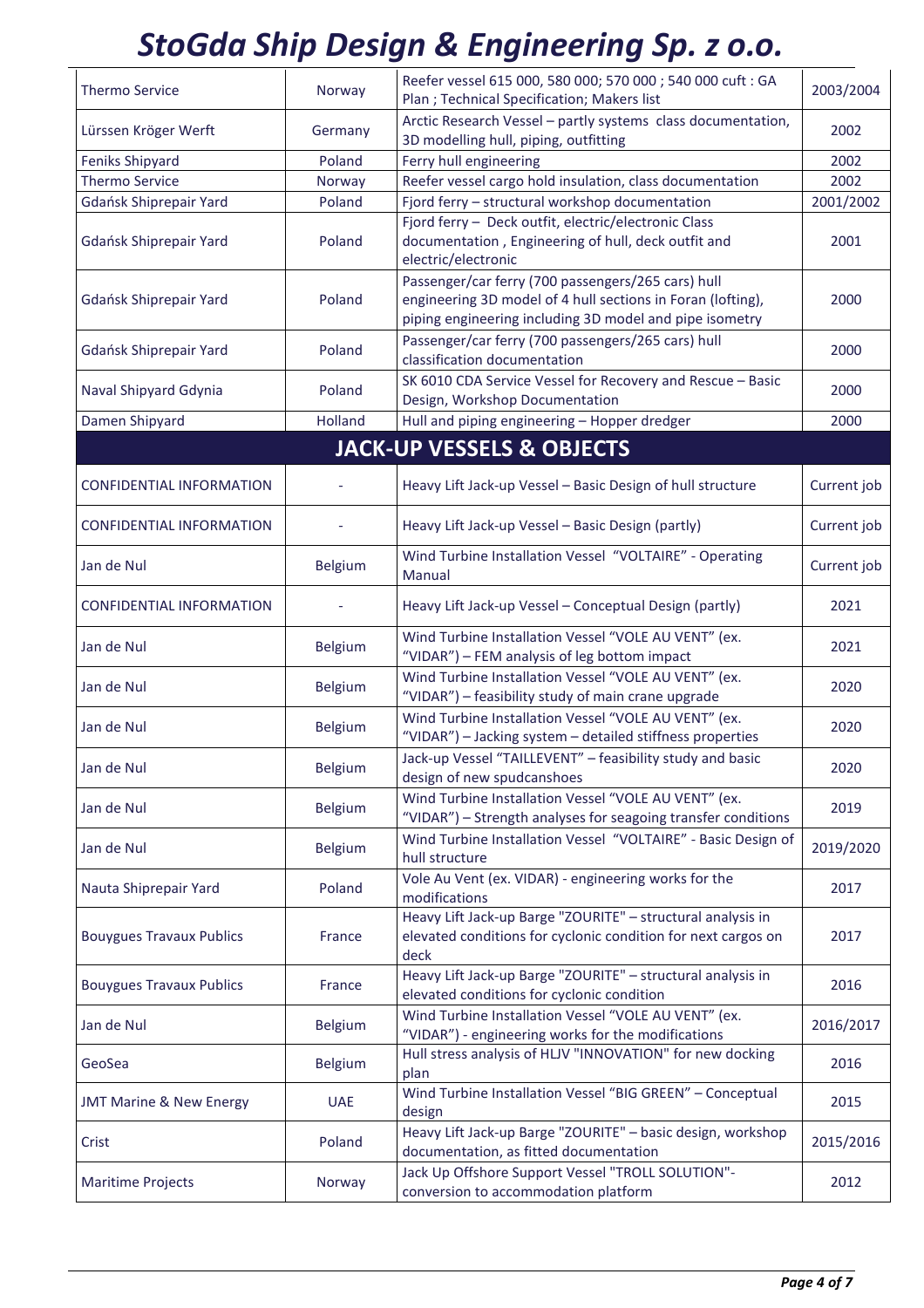| Crist                                | Poland         | Wind Turbine Installation Vessel "VIDAR" - initial and basic<br>design, detail engineering - hull, outfitting, except electric,<br>automation and interior | 2011/2013 |
|--------------------------------------|----------------|------------------------------------------------------------------------------------------------------------------------------------------------------------|-----------|
| Crist                                | Poland         | Heavy Lift Jack up Vessel "INNOVATION"- class<br>documentation, workshop documentation of the hull,                                                        | 2010/2012 |
| Crist                                | Poland         | systems, outfitting, as fitted documentation<br>Jack Up Platform "THOR" - hull and outfitting detail<br>engineering                                        | 2008      |
| <b>Hochtief Construction</b>         | Germany        | Jack Up Platform "THOR" - outfitting detail engineering                                                                                                    | 2008/2010 |
| <b>Hellenic Shipyards</b>            | Greece         | Jack Up Platform "THOR" - hull and outfitting detail                                                                                                       | 2008      |
|                                      |                | engineering                                                                                                                                                |           |
|                                      |                | <b>OFFSHORE</b>                                                                                                                                            |           |
| Jan De Nul                           | <b>Belgium</b> | CSD Willem Van Rubroeck - Owner's office support                                                                                                           | 2020      |
| <b>LOTOS Petrobaltic</b>             | Poland         | Petrobaltic Platform Fire Fighting System Recalculations                                                                                                   | 2020      |
| <b>Fosen Seafarm Construction AS</b> | Norway         | Arctic Offshore Farm - workshop documentation                                                                                                              | 2019/2020 |
| <b>CONFIDENTIAL INFORMATION</b>      |                | Living Quarter - basic design and workshop documentation of<br>steel structure and steel outfitting                                                        | 2018/2019 |
| A/S Nymo                             | Norway         | Johan Sverdrup - technical (IFC) documentation of DES<br>module                                                                                            | 2016      |
| Crist                                | Poland         | MPV "Sirius" - hull structure workshop documentation                                                                                                       | 2015/2016 |
| Remontowa Shipbuilding               | Poland         | AHTS - workshop documentation (piping diagrams)                                                                                                            | 2015      |
| Remontowa Shipbuilding               | Poland         | PSV - workshop documentation (piping diagrams)                                                                                                             | 2015      |
| Crist                                | Poland         | Moon Pool Cover - workshop documentation                                                                                                                   | 2014      |
| Marin Teknikk Gdańsk                 | Poland         | MT6020 Multirole Subsea Support Vessel - piping workshop<br>documentation                                                                                  | 2014/2015 |
| Marin Teknikk Gdańsk                 | Poland         | MT6022 Subsea Support & Construction Vessel - piping<br>workshop documentation                                                                             | 2014      |
| Marin Teknikk Gdańsk                 | Poland         | MT6021 Subsea Support & Construction Vessel - piping<br>workshop documentation                                                                             | 2014      |
| A/S Nymo                             | Norway         | Frigstad Deepwater Rig Alfa - technical documentation                                                                                                      | 2014      |
| A/S Nymo                             | Norway         | ESPADON 200 EAS drilling vessel - pipe stress calculations                                                                                                 | 2014      |
| A/S Nymo                             | Norway         | ESPADON 200 EAS drilling vessel - design (IFA), technical (IFC)<br>and workshop (IFF) documentation                                                        | 2014      |
| Crist Offshore                       | Poland         | Process and Production Gas Platform "Edvard Grieg" -<br>structure workshop documentation                                                                   | 2013/2014 |
| Energomontaż Północ                  | Poland         | Production Platform "Eldfisk 2/7 S" - structure workshop<br>documentation                                                                                  | 2012      |
| <b>Odys Yard</b>                     | Poland         | 5 MW Power Barge - initial design                                                                                                                          | 2010      |
| <b>Odys Yard</b>                     | Poland         | 10 MW Power Barge - initial design                                                                                                                         | 2010      |
| <b>CONFIDENTIAL INFORMATION</b>      |                | Platform installation/decommissioning and pipelay vessel -<br>detail documentation of hull part (above 22.000 t structure)<br>and four Engine Rooms        | 2009/2010 |
| <b>Maritime Projects</b>             | Norway         | Jacket Installation Vessel - hull structure pre-basic design                                                                                               | 2008/2009 |
| Energomontaż Północ                  | Poland         | Floating Production Platform "GJØA" - steel structure detail<br>engineering                                                                                | 2007      |
| Gdańsk Shiprepair Yard               | Poland         | Transshipper - Structural class documentation                                                                                                              | 2001/2002 |
| Gdańsk Shiprepair Yard               | Poland         | Transshipper - Theoretical and hull class documentation                                                                                                    | 2001      |
| <b>Mostostal Pomorze</b>             | Poland         | Gas Production Platform "Åsgard B" - top side - workshop and<br>lofting documentation                                                                      | 1998      |
| <b>ONSHORE</b>                       |                |                                                                                                                                                            |           |
| ABB                                  | Poland         | 3D models of electrical devices for garbage treatment plant                                                                                                | 2021      |
| ABB                                  | Poland         | 1x1,2MW Natural Gas Compression Station (Dębno) - pipes<br>stress calculations                                                                             | 2016      |
| ABB                                  | Poland         | 1x100kW, 1x15kW Natural Gas Compression Station<br>(Radoszyn)                                                                                              | 2016      |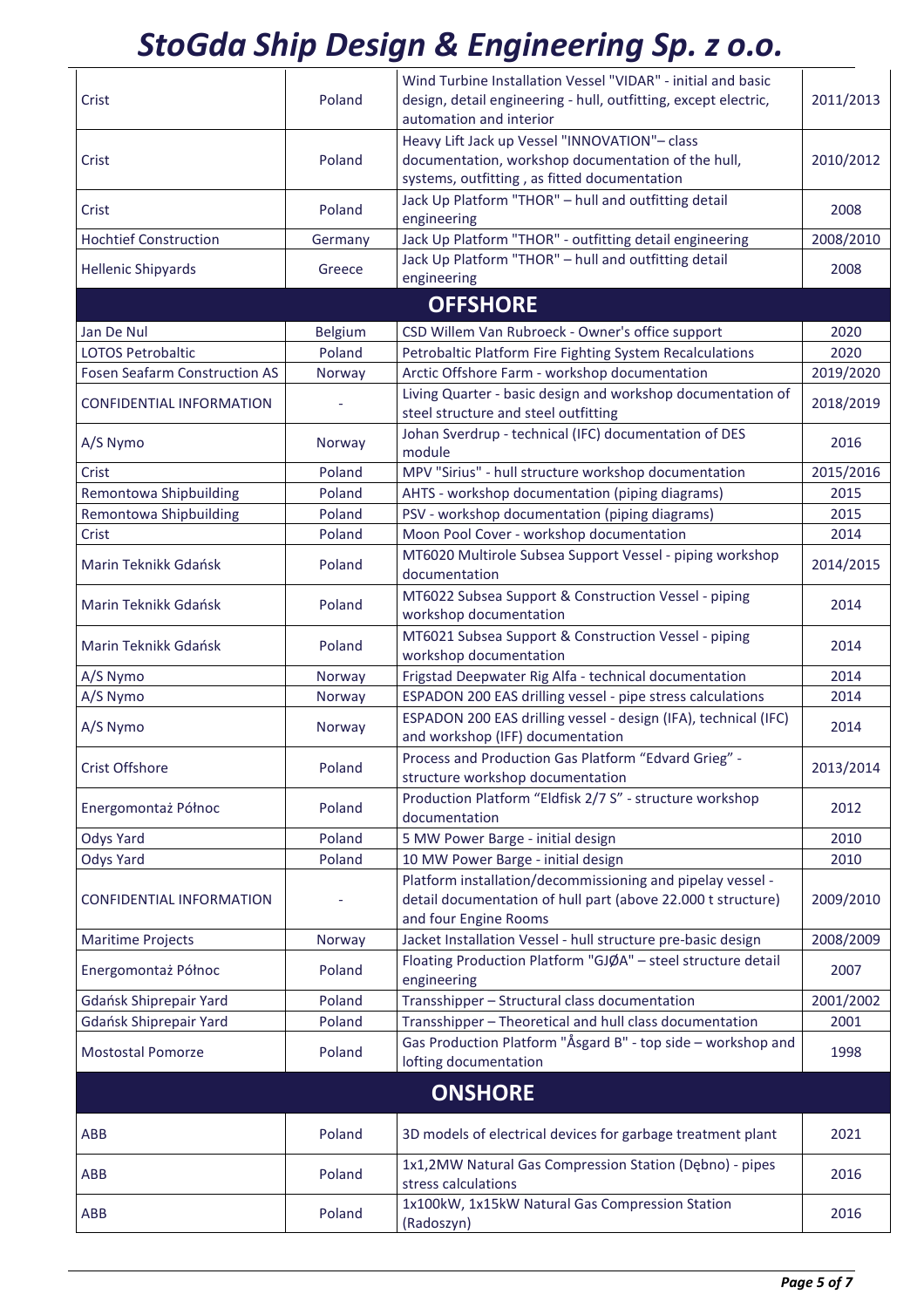| <b>JHS Engineering</b>                                             | Norway                   | 60m Absorption Tower - strength calculations acc. to EN<br>13445                                                                                                                          | 2015              |
|--------------------------------------------------------------------|--------------------------|-------------------------------------------------------------------------------------------------------------------------------------------------------------------------------------------|-------------------|
| ABB                                                                | Poland                   | 2x200 kW Natural Gas Compresion Station (OZG Husów II)                                                                                                                                    | 2015              |
| ABB                                                                | Poland                   | 2x1030 kW Natural Gas Compresion Station (PMG Brzeźnica)                                                                                                                                  | 2014              |
| ABB                                                                | Poland                   | 240 kW Natural Gas Compresion Station (KRNiGZ Zielin)                                                                                                                                     | 2013              |
| <b>Navimor Trading</b>                                             | Poland                   | Stainless steel container for reverted osmosis water generator                                                                                                                            | 2011              |
| <b>JHS Engineering</b>                                             | Norway                   | Steam modules (3 pcs) in Chilled Amonia plant for CO2 TCM                                                                                                                                 | 2010/2011         |
| ABB                                                                | Poland                   | Natural Gas Compression Stations - LMG Object<br>(1x110kW, 3x630kW, 3x1000kW)                                                                                                             | 2010/2012         |
| Gaz & Oil Project Management                                       | Poland                   | 18 MW Gas driven power station - civil design and basic<br>engineering                                                                                                                    | 2009              |
| <b>JHS Engineering</b>                                             | Norway                   | 1400 m3 stainless steel fuel tank - detail engineering                                                                                                                                    | 2008              |
| <b>JHS Engineering</b>                                             | Norway                   | Slurry pipelines including pump stations, steam and<br>condensate pipelines - design and detail engineering<br>steel structure of storage building and pipe racks - detail<br>engineering | 2008              |
| Gaz & Oil Project Management                                       | Poland                   | Natural gas compression station - detail engineering of<br>compressor (Jeleniów)                                                                                                          | 2008              |
| ABB                                                                | Poland                   | 3x185 kW Natural gas compression station (Sanok) - vibration<br>calculation/support improvements                                                                                          | 2007/2008         |
| <b>ABB Zamech</b>                                                  | Poland                   | Natural gas compressor (Palikówka)                                                                                                                                                        | 2007              |
| <b>ABB Gazpetro</b>                                                | Poland                   | Natural gas compression stations (Dzików, Palikówka,<br>Kuryłówka, Tarnów)                                                                                                                | 2007              |
| <b>JHS Engineering</b>                                             | Norway                   | 200 m Pontoon Bridge                                                                                                                                                                      | 2006              |
| <b>ABB Gazpetro</b>                                                | Poland                   | Natural gas compression aggregates                                                                                                                                                        | 2006              |
| Nauta Shiprepair Yard                                              | Poland                   | "Osprey Explorer" - steel hangar detail engineering                                                                                                                                       | 2006              |
| Polish Register of Shipping<br>(PRS)                               | Poland                   | Navy Trainer - concept design                                                                                                                                                             | 2005/2006         |
|                                                                    |                          |                                                                                                                                                                                           |                   |
| <b>JHS Engineering</b>                                             | Norway                   | Steam, condensate, compressed air installations                                                                                                                                           | 2005              |
| <b>ABB Gazpetro</b>                                                | Poland                   | 2x785 kW Gas driven power station Ciechanów                                                                                                                                               | 2004/2005         |
| Odys Shipyard                                                      | Poland                   | Liffey Footbridge - 3D modelling and detail engineering                                                                                                                                   | 2004              |
|                                                                    |                          |                                                                                                                                                                                           |                   |
|                                                                    | $\overline{\phantom{a}}$ | <b>CONVERSIONS</b>                                                                                                                                                                        |                   |
| <b>CONFIDENTIAL INFORMATION</b><br><b>CONFIDENTIAL INFORMATION</b> |                          | Yacht lengthening - steel class drawings<br>Yacht lengthening - Modifications of 3D model for FEM and                                                                                     | 2021<br>2021      |
|                                                                    |                          | Vibration analysis                                                                                                                                                                        |                   |
| <b>CONFIDENTIAL INFORMATION</b>                                    |                          | Yacht lengthening - feasibility study                                                                                                                                                     | 2021              |
| <b>CONFIDENTIAL INFORMATION</b>                                    | $\overline{\phantom{a}}$ | aggregates replacement                                                                                                                                                                    | 2020              |
| <b>CONFIDENTIAL INFORMATION</b><br><b>CONFIDENTIAL INFORMATION</b> |                          | 150DE - battery retrofit - main class drawings<br>Container vessels - scrubber retrofit installation (basic design<br>documentation)                                                      | 2019/2020<br>2019 |
| Goltens                                                            | Norway                   | "Victoria Kosan" - concept, basic design and detail engineering<br>of BWT system installation (work with points cloud)                                                                    | 2016              |
| <b>LOTOS Petrobaltic</b>                                           | Poland                   | Rig "Petrobaltic" - execution of inclining experiment                                                                                                                                     | 2015              |
| <b>Marine Partner</b>                                              | Poland                   | MV "Crete Cement" - air bubbling system                                                                                                                                                   | 2015              |
| Goltens                                                            | Norway                   | "Geo Caribbean" - design of barricade doors (work with points<br>cloud)                                                                                                                   | 2015              |
| <b>LOTOS Petrobaltic</b>                                           | Poland                   | "Santa Barbara" - class documentation of small steel works                                                                                                                                | 2015              |
| <b>LOTOS Petrobaltic</b>                                           | Poland                   | Rig "Petrobaltic" - preliminary stability calculation                                                                                                                                     | 2015              |
| Chipolbrok                                                         | Poland                   | "Wieniawski" - class documentation of fuel system<br>modification                                                                                                                         | 2014              |
| <b>LOTOS Petrobaltic</b>                                           | Poland                   | "Kambr" - class documentation of small steel works                                                                                                                                        | 2014/2015         |
| Nordic Made                                                        | Poland                   | Costa Luminosa - installation of SO <sub>x</sub> reduction equipment -<br>class and workshop documentation                                                                                | 2014              |
| <b>Celarek Marine Consultancy</b>                                  | Singapore                | Gondola for seismic vessel                                                                                                                                                                | 2013              |
| Etmal                                                              | Poland                   | Hydraulic system conversion                                                                                                                                                               | 2013              |